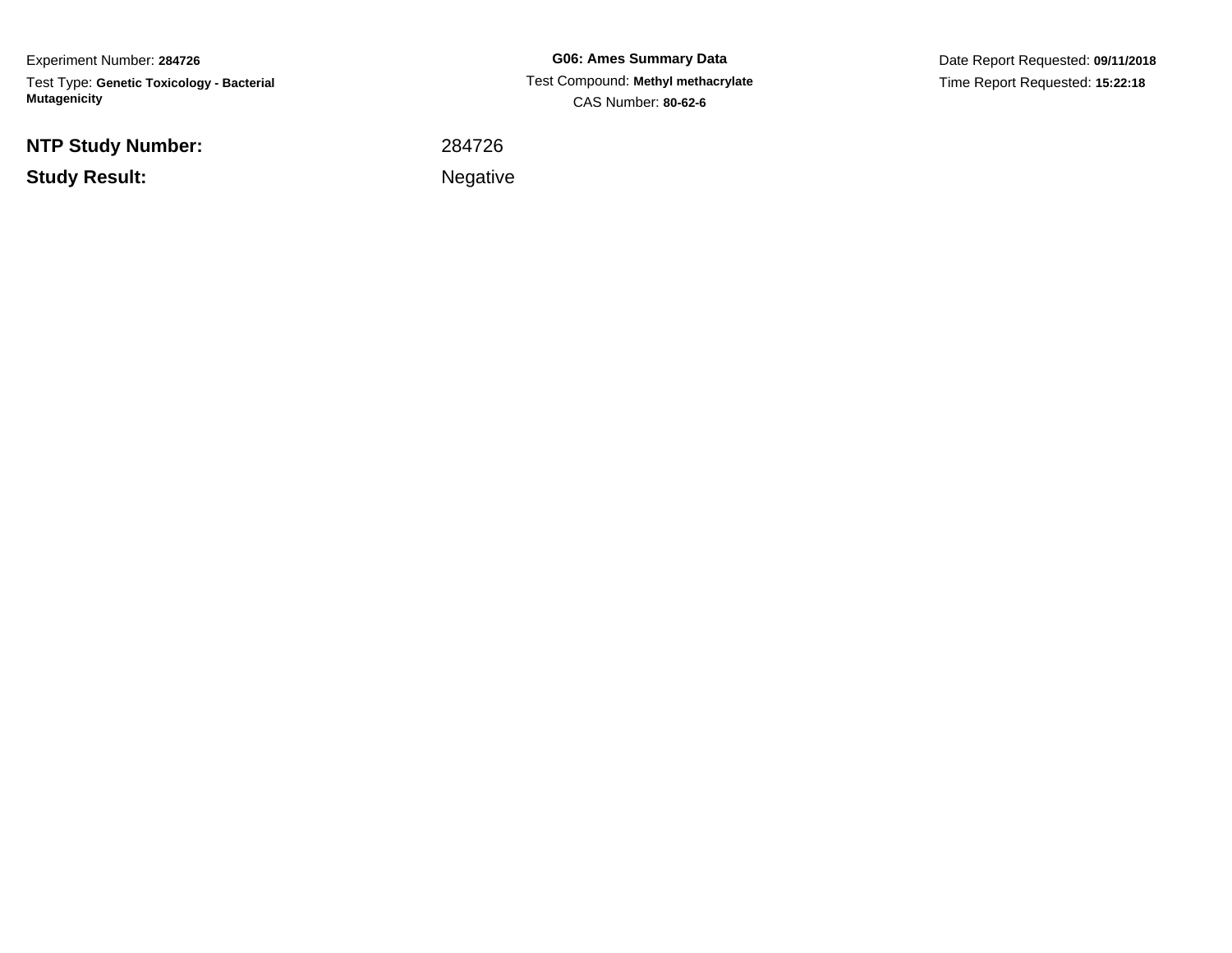Test Type: **Genetic Toxicology - Bacterial Mutagenicity**

# **G06: Ames Summary Data** Test Compound: **Methyl methacrylate**CAS Number: **80-62-6**

|                               |                   |                   | Strain: TA100          |                        |                     |
|-------------------------------|-------------------|-------------------|------------------------|------------------------|---------------------|
| Dose (ug/Plate)               | <b>Without S9</b> | <b>Without S9</b> | <b>With 10% Rat S9</b> | <b>With 30% Rat S9</b> | With 10% Hamster S9 |
| Vehicle Control <sup>1</sup>  | $138 \pm 1.2$     | $140 \pm 6.7$     | $141 \pm 8.0$          | $131 \pm 10.5$         | $131 \pm 4.7$       |
| 33.0                          |                   | $118 \pm 5.6$     |                        | $139 \pm 18.7$         |                     |
| 100.0                         | $128 \pm 2.7$     | $122 \pm 21.1$    | $157 \pm 10.2$         | $147 \pm 11.3$         | $143 \pm 9.9$       |
| 333.0                         | $115 \pm 6.3$     | $126 \pm 10.5$    | $143 \pm 7.1$          | $135 \pm 3.3$          | $145 \pm 4.1$       |
| 1000.0                        | $116 \pm 5.4$     | $136 \pm 5.0$     | $138 \pm 11.6$         | $160 \pm 8.7$          | $130 \pm 8.5$       |
| 3333.0                        | $116 \pm 10.4$    | $129 \pm 8.8$     | $121 \pm 10.7$         | $142 \pm 7.2$          | $116 \pm 6.2$       |
| 6666.0                        | $0 \pm 0.0^s$     |                   | $48 \pm 16.3^s$        |                        | $65 \pm 3.5^s$      |
| <b>Trial Summary</b>          | Negative          | Negative          | Negative               | Negative               | Negative            |
| Positive Control <sup>2</sup> |                   |                   | $981 \pm 16.2$         | $438 \pm 26.3$         | $2286 \pm 41.8$     |
| Positive Control <sup>3</sup> | $426 \pm 5.6$     | $433 \pm 5.0$     |                        |                        |                     |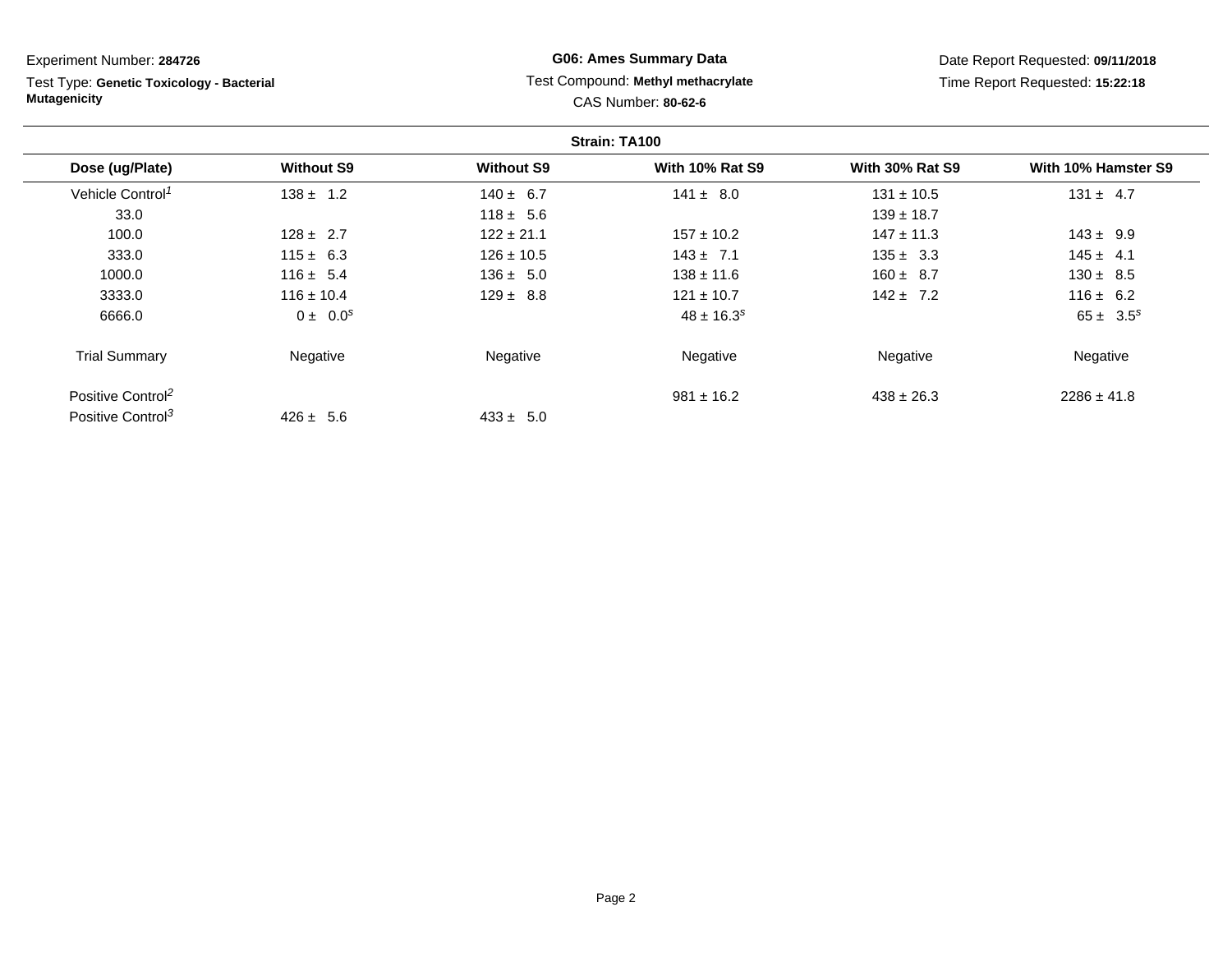Test Type: **Genetic Toxicology - Bacterial Mutagenicity**

**G06: Ames Summary Data** Test Compound: **Methyl methacrylate**CAS Number: **80-62-6**

Date Report Requested: **09/11/2018**Time Report Requested: **15:22:18**

| Dose (ug/Plate)                                                | With 30% Hamster S9 |
|----------------------------------------------------------------|---------------------|
| Vehicle Control <sup>1</sup>                                   | $150 \pm 7.8$       |
| 33.0                                                           | $131 \pm 2.9$       |
| 100.0                                                          | $125 \pm 6.1$       |
| 333.0                                                          | $119 \pm 11.1$      |
| 1000.0                                                         | $144 \pm 3.8$       |
| 3333.0                                                         | $115 \pm 9.0$       |
| 6666.0                                                         |                     |
| <b>Trial Summary</b>                                           | Negative            |
| Positive Control <sup>2</sup><br>Positive Control <sup>3</sup> | $952 \pm 12.6$      |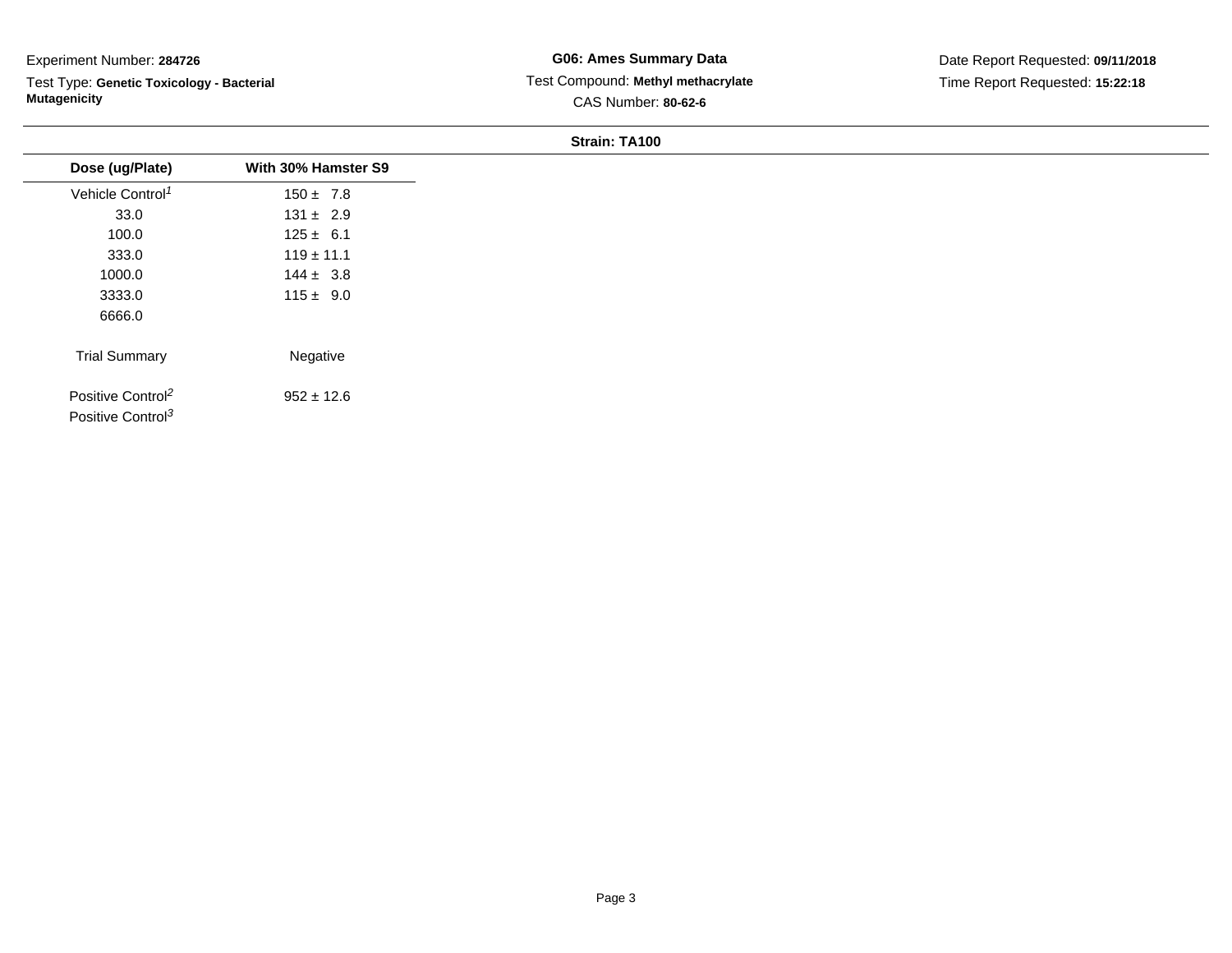Test Type: **Genetic Toxicology - Bacterial Mutagenicity**

# **G06: Ames Summary Data** Test Compound: **Methyl methacrylate**CAS Number: **80-62-6**

|                               |                   |                   | Strain: TA1535         |                        |                     |
|-------------------------------|-------------------|-------------------|------------------------|------------------------|---------------------|
| Dose (ug/Plate)               | <b>Without S9</b> | <b>Without S9</b> | <b>With 10% Rat S9</b> | <b>With 30% Rat S9</b> | With 10% Hamster S9 |
| Vehicle Control <sup>1</sup>  | $14 \pm 2.3$      | $26 \pm 4.4$      | $9 \pm 1.5$            | $14 \pm 2.2$           | $6 \pm 0.6$         |
| 33.0                          |                   | $22 \pm 2.2$      |                        | $14 \pm 3.7$           |                     |
| 100.0                         | $14 \pm 1.5$      | $18 \pm 1.7$      | $6 \pm 1.2$            | $13 \pm 1.5$           | $6 \pm 0.7$         |
| 333.0                         | $18 \pm 1.7$      | $17 \pm 2.5$      | $8 \pm 2.1$            | $12 \pm 2.0$           | $5 \pm 0.0$         |
| 1000.0                        | $12 \pm 2.2$      | $16 \pm 2.3$      | $7 \pm 1.0$            | $16 \pm 3.1$           | 5 ± 0.7             |
| 3333.0                        | $15 \pm 2.5$      | $16 \pm 2.9$      | $7 \pm 1.2$            | $12 \pm 2.7$           | $5 \pm 1.2$         |
| 6666.0                        | $2 \pm 1.2^s$     |                   | $4 \pm 0.9^{s}$        |                        | $4 \pm 1.3^{s}$     |
| <b>Trial Summary</b>          | Negative          | Negative          | Negative               | Negative               | Negative            |
| Positive Control <sup>3</sup> | $314 \pm 5.2$     | $427 \pm 6.1$     |                        |                        |                     |
| Positive Control <sup>4</sup> |                   |                   | $193 \pm 11.9$         | $189 \pm 6.7$          | $482 \pm 35.4$      |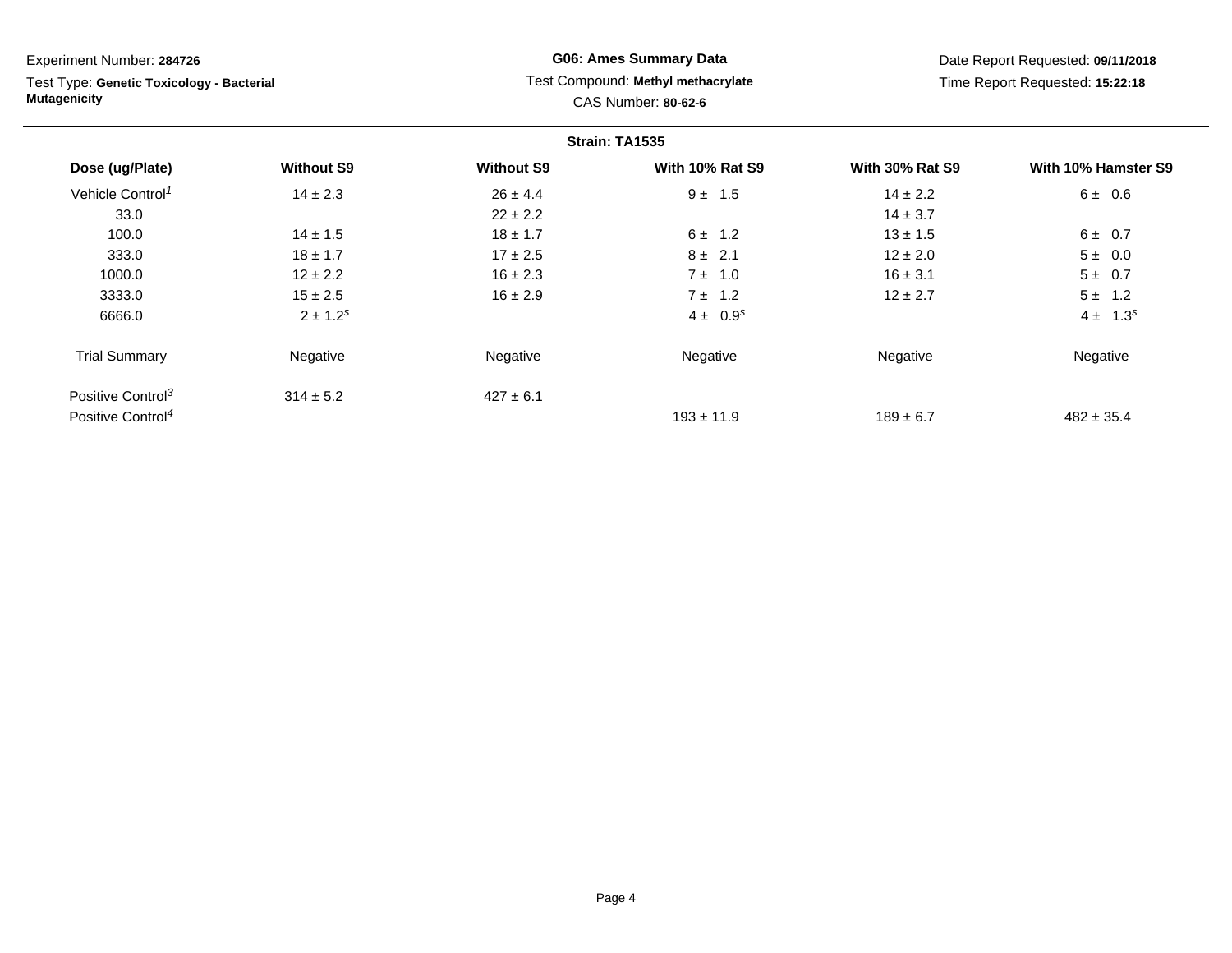Test Type: **Genetic Toxicology - Bacterial Mutagenicity**

| Dose (ug/Plate)               | With 30% Hamster S9 |
|-------------------------------|---------------------|
| Vehicle Control <sup>1</sup>  | $13 \pm 1.5$        |
| 33.0                          | $15 \pm 0.3$        |
| 100.0                         | $10 \pm 1.2$        |
| 333.0                         | $9 \pm 1.5$         |
| 1000.0                        | $9 \pm 0.9$         |
| 3333.0                        | $10 \pm 1.3$        |
| 6666.0                        |                     |
| <b>Trial Summary</b>          | Negative            |
| Positive Control <sup>3</sup> |                     |
| Positive Control <sup>4</sup> | $672 \pm 20.8$      |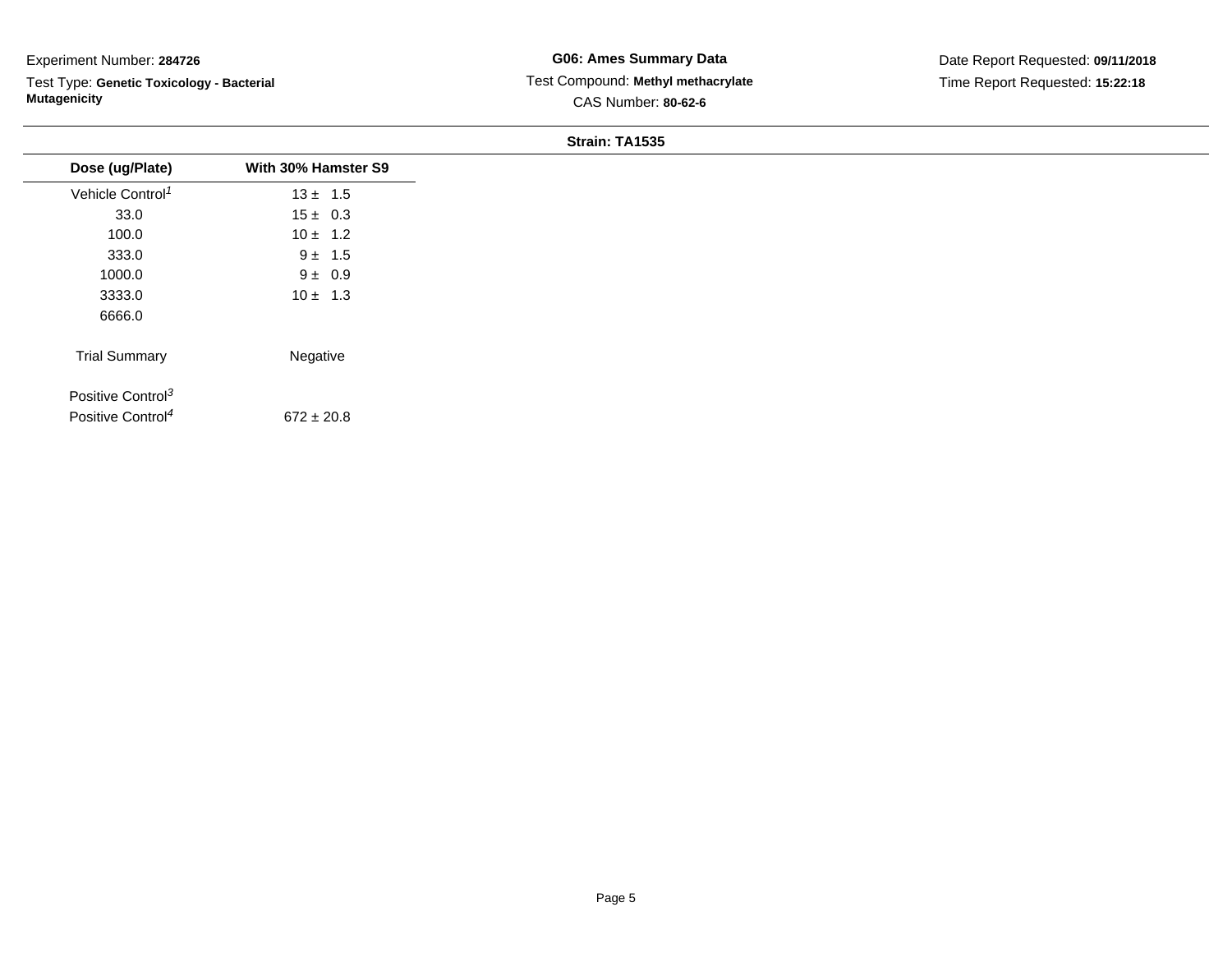Test Type: **Genetic Toxicology - Bacterial Mutagenicity**

# **G06: Ames Summary Data** Test Compound: **Methyl methacrylate**CAS Number: **80-62-6**

|                               |                   |                   | <b>Strain: TA97</b>        |                        |                              |
|-------------------------------|-------------------|-------------------|----------------------------|------------------------|------------------------------|
| Dose (ug/Plate)               | <b>Without S9</b> | <b>Without S9</b> | <b>With 10% Rat S9</b>     | <b>With 30% Rat S9</b> | With 10% Hamster S9          |
| Vehicle Control <sup>1</sup>  | $110 \pm 10.2$    | $145 \pm 4.5$     | $180 \pm 9.4$              | $192 \pm 5.1$          | $248 \pm 105.5$              |
| 33.0                          |                   | $145 \pm 13.6$    |                            | $182 \pm 3.3$          |                              |
| 100.0                         | $120 \pm 4.0$     | $151 \pm 16.6$    | $175 \pm 11.6$             | $185 \pm 12.2$         | $152 \pm 9.1$                |
| 333.0                         | $130 \pm 10.5$    | $138 \pm 14.0$    | $190 \pm 2.3$              | $176 \pm 9.5$          | $157 \pm 10.6$               |
| 1000.0                        | $117 + 7.7$       | $149 \pm 1.0$     | $195 \pm 4.3$              | $174 \pm 19.0$         | 158 $\pm$<br>6.3             |
| 3333.0                        | $114 \pm 5.8$     | $156 \pm 3.8$     | $166 \pm 7.3$              | $187 \pm 4.7$          | $169 \pm$<br>4.8             |
| 6666.0                        | $44 \pm 9.4^s$    |                   | $64 \pm 31.8$ <sup>s</sup> |                        | $89 \pm$<br>7.7 <sup>s</sup> |
| <b>Trial Summary</b>          | Negative          | Negative          | Negative                   | Negative               | Negative                     |
| Positive Control <sup>4</sup> |                   |                   | $1183 \pm 12.0$            | $596 \pm 12.7$         | $1431 \pm 33.4$              |
| Positive Control <sup>5</sup> | $1633 \pm 58.1$   | $901 \pm 40.4$    |                            |                        |                              |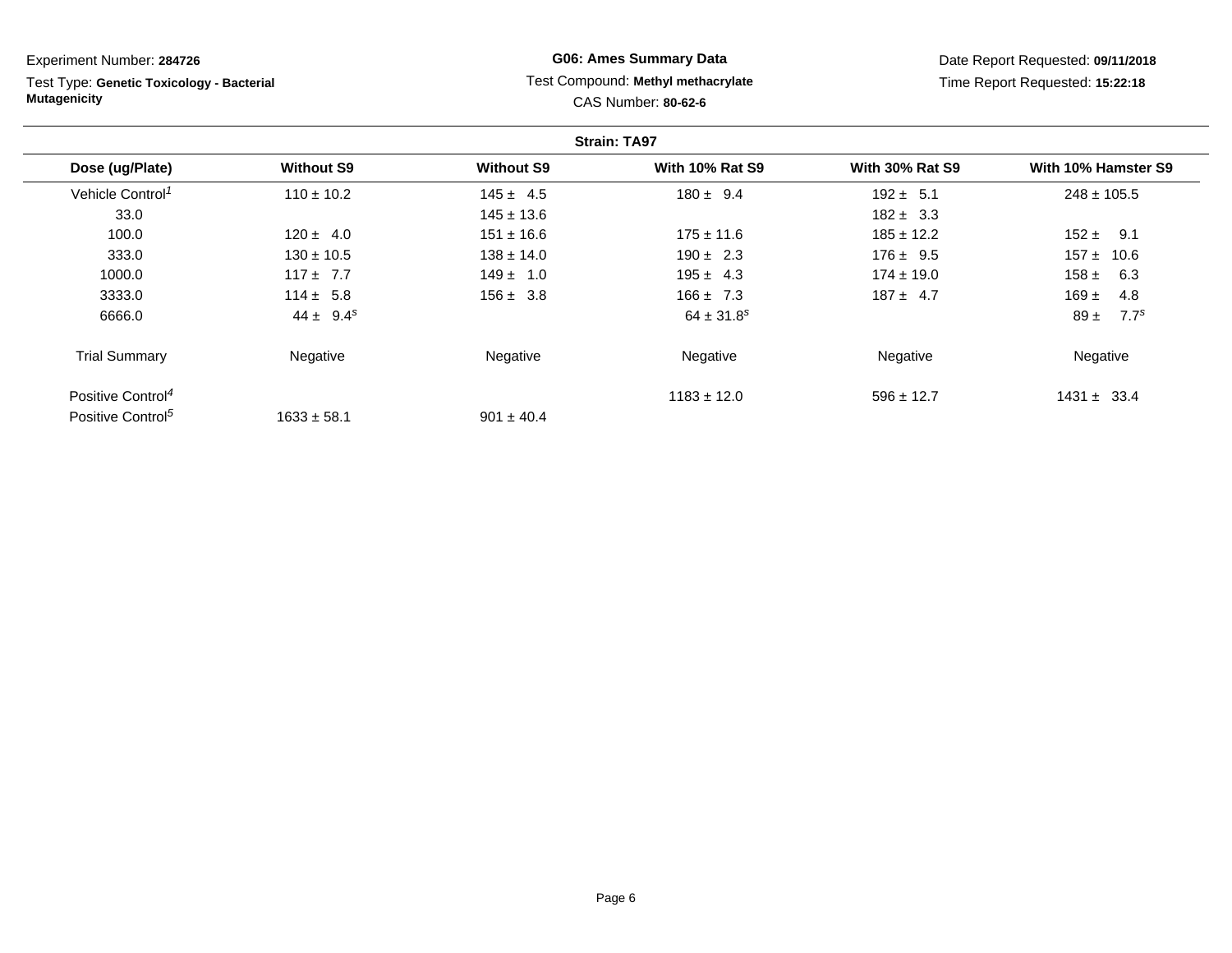Test Type: **Genetic Toxicology - Bacterial Mutagenicity**

**G06: Ames Summary Data** Test Compound: **Methyl methacrylate**CAS Number: **80-62-6**

Date Report Requested: **09/11/2018**Time Report Requested: **15:22:18**

| Dose (ug/Plate)                                                | With 30% Hamster S9 |
|----------------------------------------------------------------|---------------------|
| Vehicle Control <sup>1</sup>                                   | $167 \pm 10.4$      |
| 33.0                                                           | $171 \pm 7.5$       |
| 100.0                                                          | $171 \pm 5.8$       |
| 333.0                                                          | $181 \pm 10.5$      |
| 1000.0                                                         | $165 \pm 5.8$       |
| 3333.0                                                         | $162 \pm 9.8$       |
| 6666.0                                                         |                     |
| <b>Trial Summary</b>                                           | Negative            |
| Positive Control <sup>4</sup><br>Positive Control <sup>5</sup> | $1011 \pm 61.6$     |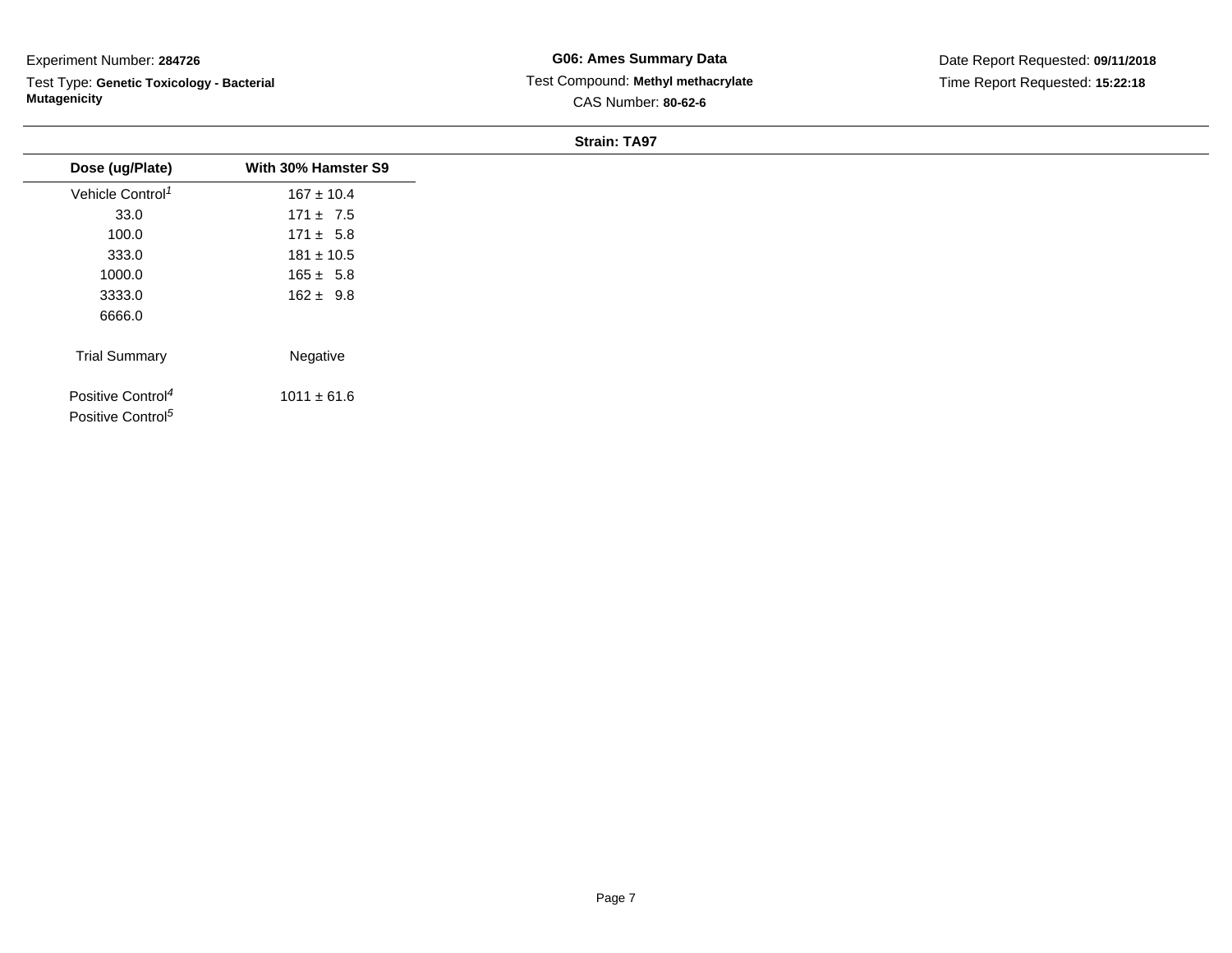Test Type: **Genetic Toxicology - Bacterial Mutagenicity**

# **G06: Ames Summary Data** Test Compound: **Methyl methacrylate**CAS Number: **80-62-6**

|                               |                   |                   | <b>Strain: TA98</b>    |                        |                     |
|-------------------------------|-------------------|-------------------|------------------------|------------------------|---------------------|
| Dose (ug/Plate)               | <b>Without S9</b> | <b>Without S9</b> | <b>With 10% Rat S9</b> | <b>With 30% Rat S9</b> | With 10% Hamster S9 |
| Vehicle Control <sup>1</sup>  | $17 \pm 5.0$      | $22 \pm 2.3$      | $29 \pm 4.9$           | $39 \pm 1.2$           | $26 \pm 2.0$        |
| 33.0                          |                   | $20 \pm 2.4$      |                        | $33 \pm 2.5$           |                     |
| 100.0                         | $14 \pm 0.7$      | $18 \pm 1.5$      | $32 \pm 2.2$           | $27 \pm 5.3$           | $24 \pm 2.6$        |
| 333.0                         | $13 \pm 1.5$      | $23 \pm 3.0$      | $26 \pm 3.2$           | $32 \pm 3.5$           | $25 \pm 1.0$        |
| 1000.0                        | $17 \pm 1.5$      | $17 \pm 1.0$      | $27 \pm 1.5$           | $31 \pm 4.5$           | $22 \pm 2.1$        |
| 3333.0                        | $14 \pm 2.7$      | $19 \pm 0.3$      | $16 \pm 2.3$           | $25 \pm 4.1$           | $18 \pm 1.2$        |
| 6666.0                        | $0 \pm 0.0^s$     |                   | $0 \pm 0.0^s$          |                        | $5 \pm 2.1^s$       |
| <b>Trial Summary</b>          | Negative          | Negative          | Negative               | Negative               | Negative            |
| Positive Control <sup>2</sup> |                   |                   | $443 \pm 17.7$         | $155 \pm 1.5$          | $1184 \pm 24.0$     |
| Positive Control <sup>6</sup> | $1843 \pm 33.9$   | $993 \pm 31.7$    |                        |                        |                     |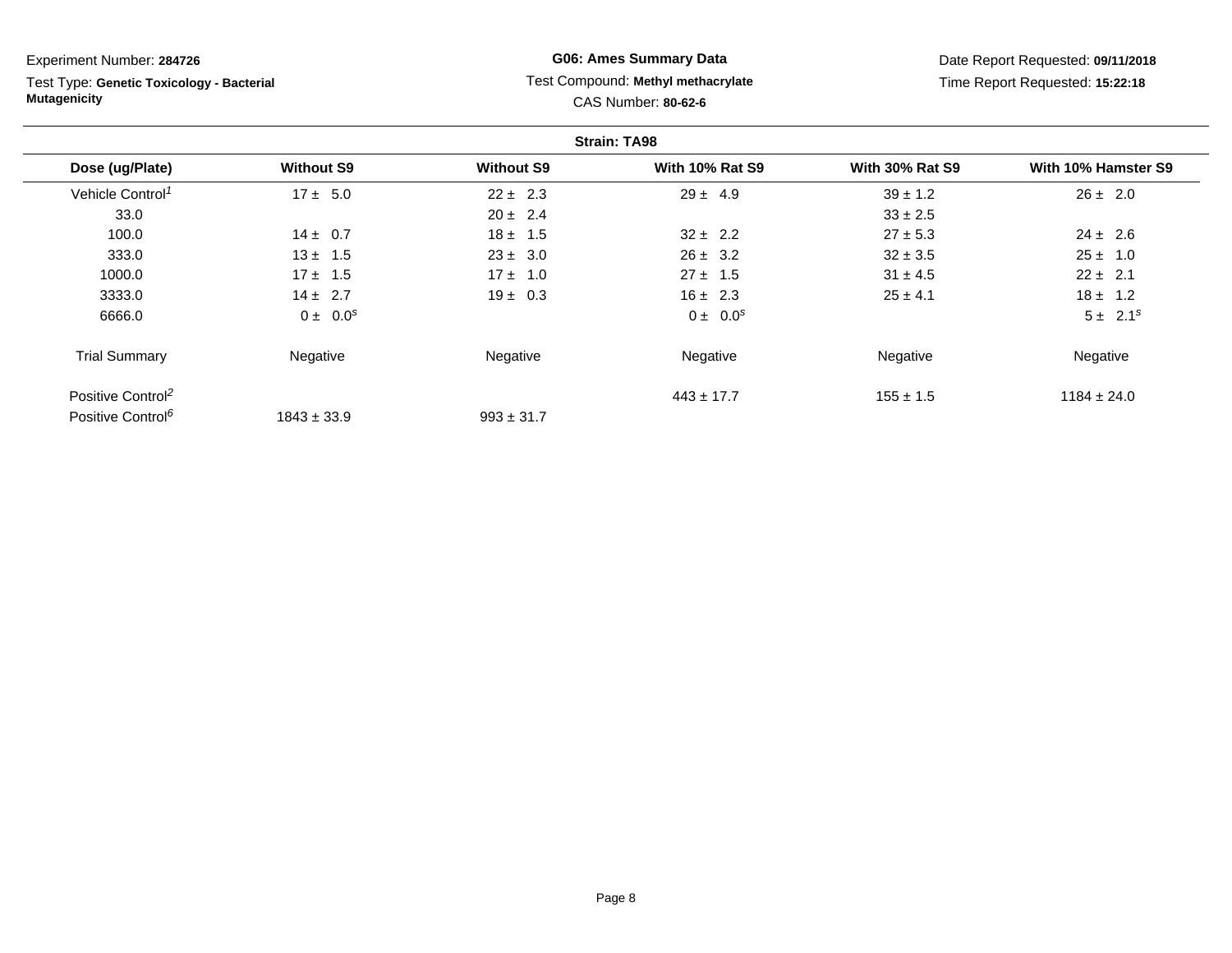Test Type: **Genetic Toxicology - Bacterial Mutagenicity**

**G06: Ames Summary Data** Test Compound: **Methyl methacrylate**CAS Number: **80-62-6**

Date Report Requested: **09/11/2018**Time Report Requested: **15:22:18**

| Dose (ug/Plate)                                                | With 30% Hamster S9 |
|----------------------------------------------------------------|---------------------|
| Vehicle Control <sup>1</sup>                                   | $35 \pm 1.9$        |
| 33.0                                                           | $30 \pm 4.9$        |
| 100.0                                                          | $33 \pm 3.2$        |
| 333.0                                                          | $37 \pm 2.6$        |
| 1000.0                                                         | $24 \pm 3.7$        |
| 3333.0                                                         | $23 \pm 3.5$        |
| 6666.0                                                         |                     |
| <b>Trial Summary</b>                                           | Negative            |
| Positive Control <sup>2</sup><br>Positive Control <sup>6</sup> | $493 \pm 21.7$      |